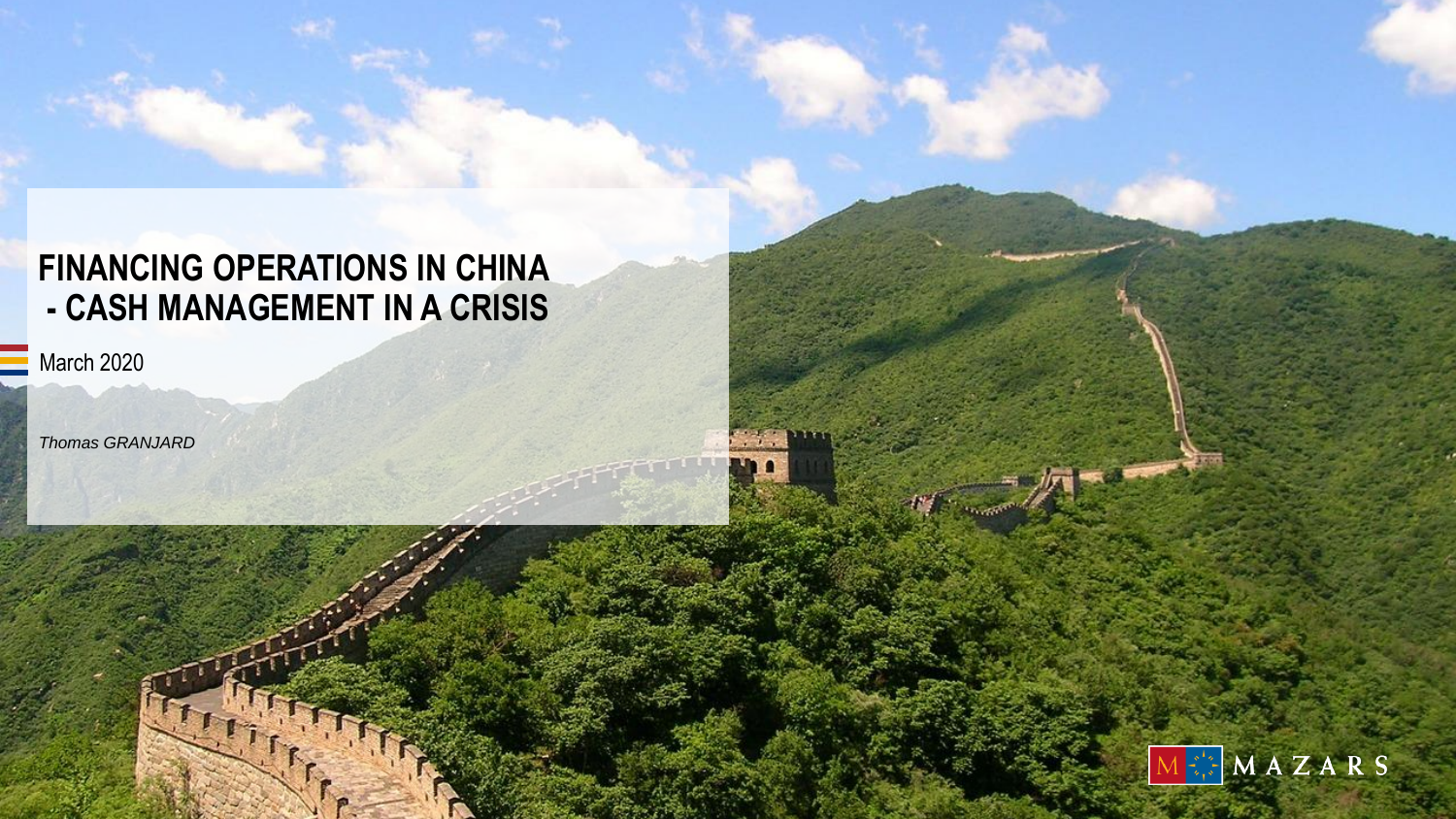

- 1. GET YOUR NUMBERS RIGHT!
- 2. CASH MANAGEMENT
- 3. FINANCING IN CHINA

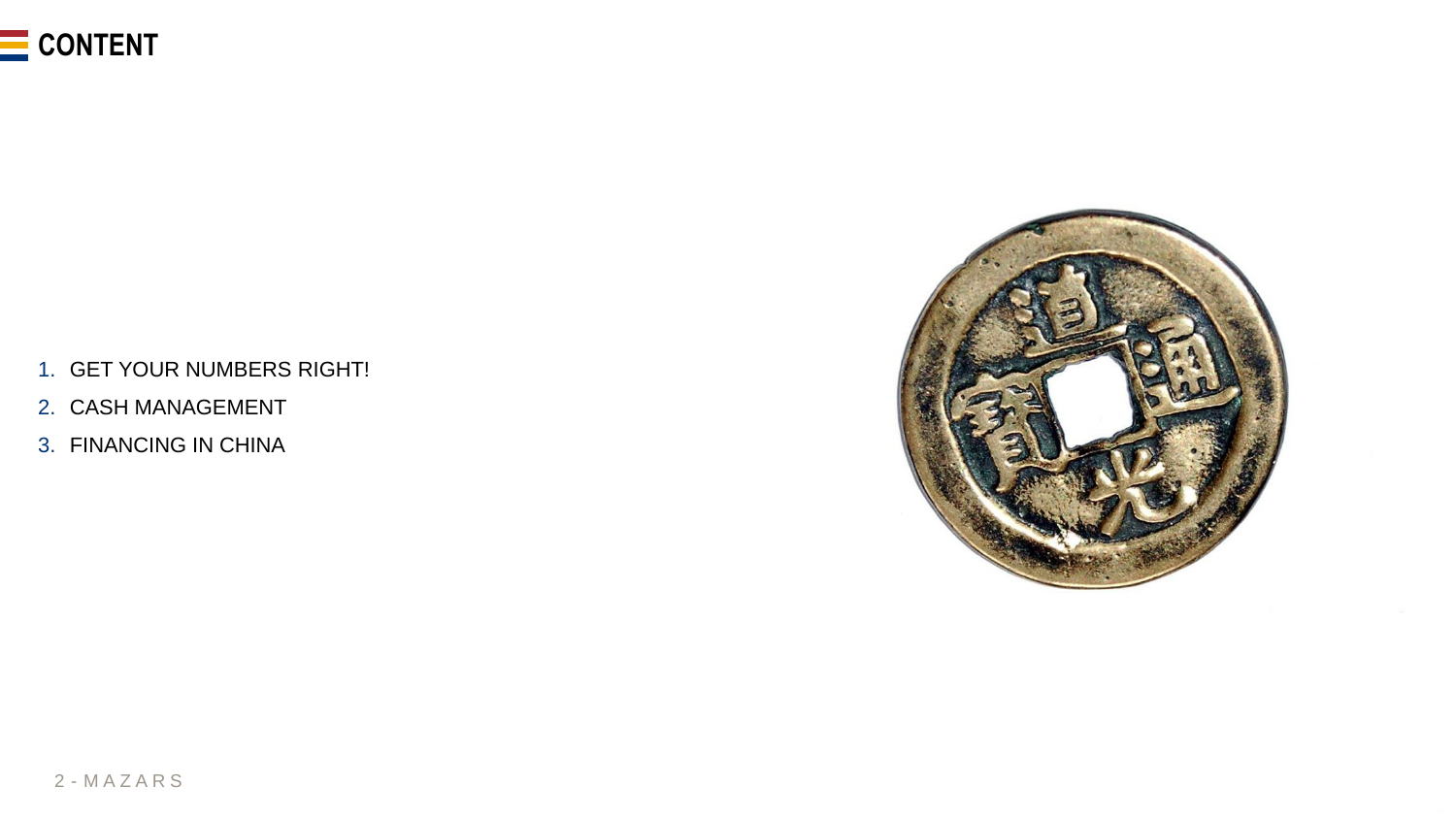## **GET YOUR NUMBERS RIGHT!**

First things first, you need to understand the situation. You need **accurate**, **complete** and **timely**:

- Financial statements
- Management reports
- Bank / cash journals
- Receivables / payables reports (including an ageing, payment terms analysis)

Understanding the situation may also require **analyzing trends**, by comparing financial statements over several periods.





### **Questions you want answers to:**

- What impact is this crisis having on my company?
- Aside from cash, is the company's activity affected?
- Has this crisis slowly escalated or brutally erupted?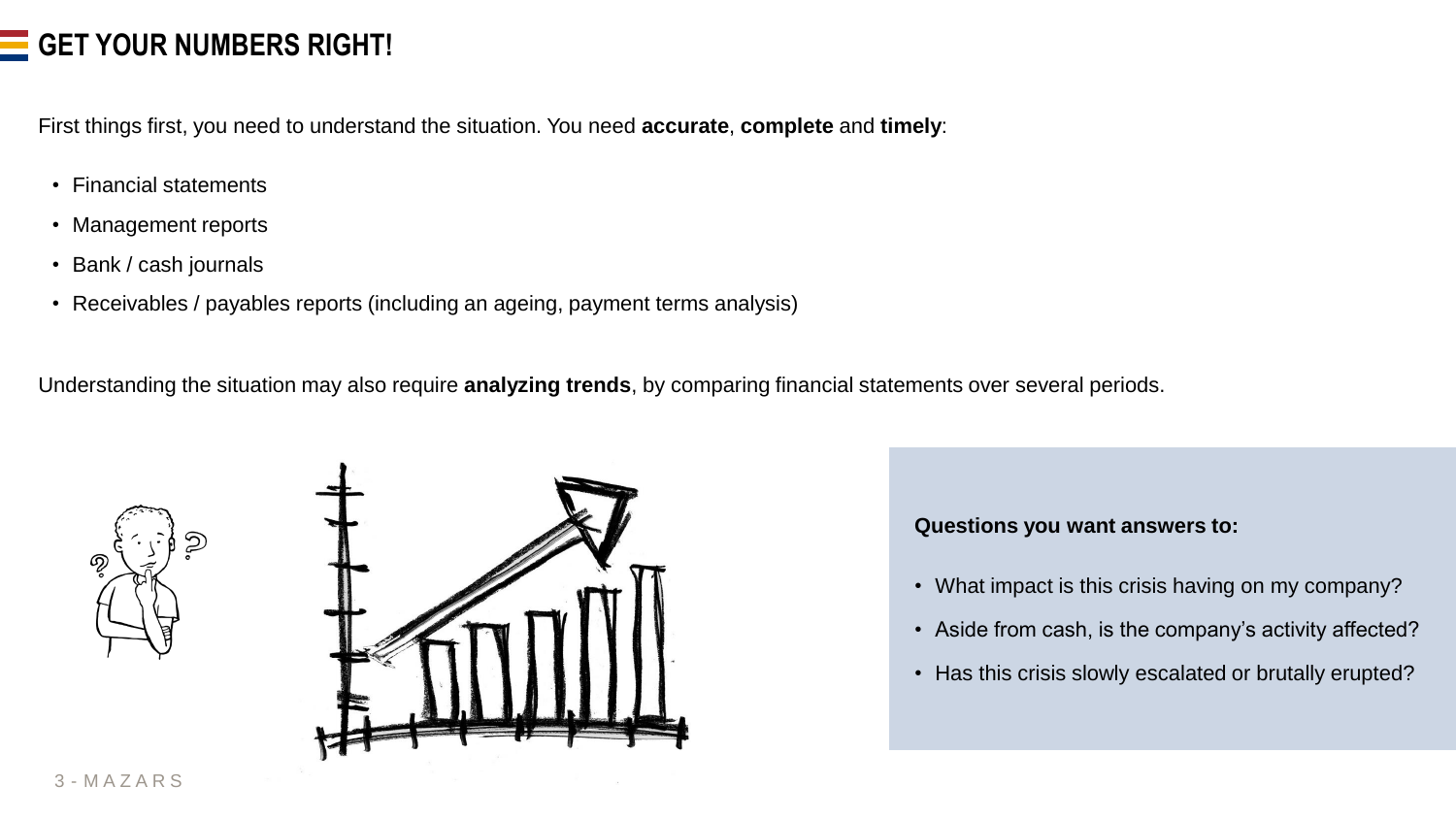### **GET YOUR NUMBERS RIGHT!**

Of course you need to know where you are heading too, so **update cash forecast** (refer section 2 "Cash management").

If this crisis is affecting other areas of your business or you anticipate that it will, you need to go back to your projections and **compare actual results versus forecasts**. This exercise may lead you to **reassess your ambitions** (forecasts) – important to manage shareholders' and creditors' expectations.

| A            | B                                 |               | D             |             |               | G             | н           |                |              |
|--------------|-----------------------------------|---------------|---------------|-------------|---------------|---------------|-------------|----------------|--------------|
| 1<br>2       | <b>Account</b>                    | Forecast (Q1) | O1            | Forecast/O1 | Forecast (Q2) | 02            | Forecast/Q2 | 2018           | 2017         |
| 3            | Domestic income                   | 5,889,629.62  | 4,142,765.79  | $-30%$      | 5,889,629.62  | 4,639,897.68  | $-21%$      | 889,629.62     | 885,310.15   |
|              | Overseas income                   | 11,879,707.49 | 13,259,649.46 | 12%         | 9,697,019.88  | 13,730,807.40 | 42%         | 10,799,734.08  | 9,697,019.88 |
| 5            | Cost of sales                     | 8.560,453.00  | 7.840.254.00  | $-8%$       | 8.560,453.00  | 8.781.084.48  | 3%          |                |              |
| 6            | <b>Travel expenses</b>            | 317,979.05    | 499.910.46    | 57%         | 167,047.95    | 111,899.72    | $-33%$      | 264.982.54     | 167,047.95   |
|              | Meal                              | 61,322.77     | 19,027.75     | $-69%$      | 36,557.30     | 21,311.08     | $-42%$      | 51,102.31      | 36,557.30    |
| 8            | Reception expenses                | 1.188.00      | 9.100.00      | 666%        | 5.130.00      | 10.192.00     | 99%         | 990.00         | 5.130.00     |
| 9            | Membership fee                    | 36,112.62     | 41,634.17     | 15%         | 43,875.27     | 46,630.27     | 6%          | 29,512.62      | 43,875.27    |
| 10           | Promotion fee                     | 65,943.41     | 154,679.00    | 135%        | 981.13        | ÷             | $-100%$     | 43,962.27      | 981.13       |
| 11           | Taxi fee                          | 75,866.26     | 18,546.16     | $-76%$      | 47,767.50     | 20,771.70     | $-57%$      | 63,221.88      | 47,767.50    |
| 12           | Visa fee                          | 3,097.60      | 3,051.00      | $-2%$       | 2,846.30      | 3,417.12      | 20%         | 2,816.00       | 2,846.30     |
| 13           | Meeting fee                       | 76,738.01     | 67,294.56     | $-12%$      | (11, 214.47)  | 75,369.91     | $-772%$     | 69,761.83      | 690,992.53   |
| 14           | Telecommunication fee             | 22,575.07     | 6.216.15      | $-72%$      | 21.756.62     | 6,962.09      | $-68%$      | 20,522.79      | 21,756.62    |
| 15           | Printing                          | 4,770.00      | 1,009.24      | $-79%$      | 6,784.04      | 1.130.35      | $-83%$      | 3.975.00       | 6,784.04     |
| 16           | Office supplies                   | 36,429.79     | 25,452.06     | $-30%$      | 94,076.29     | 28,506.31     | $-70%$      | 33,117.99      | 94,076.29    |
| 17           | Mobile fee                        | 10.350.00     | 10.350.00     | 0%          | 10.350.00     | 11.592.00     | 12%         |                |              |
| 18           | Depreciation                      | 33,097.36     | 11.809.99     | $-64%$      | 23,742.78     | 13,227.19     | $-44%$      | 30,088.51      | 23,742.78    |
| 19           | Courrier fee                      | 15,212.08     | 12,716.34     | $-16%$      | 12,543.19     | 14,242.30     | 14%         | 13,829.16      | 12,543.19    |
| 20           | Internet service fee              | 21,607.14     | 21,607.14     | 0%          | 19,307.14     | 4,941.73      | $-74%$      | 41,607.80      | 19,307.14    |
| 21           | Amortization of intangible assets | 1,000.00      | 1,000.00      | 0%          | 509.36        |               | $-100%$     | 112.96         | 509.36       |
| 22           | Training fee                      | 229,946.45    | 259,050.00    | 13%         | 164,142.65    | 82,968.37     | $-49%$      | 191,622.04     | 164,142.65   |
| 23           | Social contributions              | 17,019.02     | 25,486.00     | 50%         | 18,291.70     | 19,061.31     | $4^{0}$     | 15,471.84      | 18,291.70    |
| 24           | HR service fee                    | 1,458,600.00  | 744,128.37    | $-49%$      | 1,084,603.87  | 744,128.37    | $-31%$      | 910,071.11     | 1,084,603.87 |
| 25           | Labour fee                        | 1,409,100.00  | 980,560.00    | $-30%$      | 1.167.000.00  | 980,560.00    | $-16%$      | (207, 300, 00) | 575,000.00   |
| 26           | Labor protection fee              | 282,388.90    | 185,000.00    | $-34%$      | 222,947.40    | 185,000.00    | $-17%$      | 235,324.08     | 222,947.40   |
| 27           | Welfare                           | 500,000.00    | 800,000.00    | 60%         | 500,000.00    | 750,000.00    | 50%         |                |              |
| 28           | Office rental                     | 899.147.77    | 899.147.77    | 0%          | 899.147.77    | 899.147.77    | 0%          | 817,407.06     | 584.091.88   |
| 29           | Property management               | 17,250.00     | 17.250.00     | 0%          | 17,250.00     | 17,250.00     | 0%          | $\mathbf{r}$   |              |
| 30           |                                   |               |               |             |               |               |             |                |              |
| 31           |                                   |               |               |             |               |               |             |                |              |
| 32           |                                   |               |               |             |               |               |             |                |              |
| $\leftarrow$ | actual vs forecast 2019Q1-Q2      | $\bigoplus$   |               |             |               | $\frac{1}{2}$ |             |                |              |

Going through tables and numbers can be a painful exercise for entrepreneurs and managers without a financial background, so **do not wait for a crisis to**:

- **1. Surround yourself with a savvy accountant**, who will get the work done, analyze results and blow the whistle early enough
- **2. Implement a reliable reporting, define KPIs and other metrics** that are relevant to your business and environment
- **3. Spend some time with your accountant**, it will be useful to both

#### 4 - M A Z A R S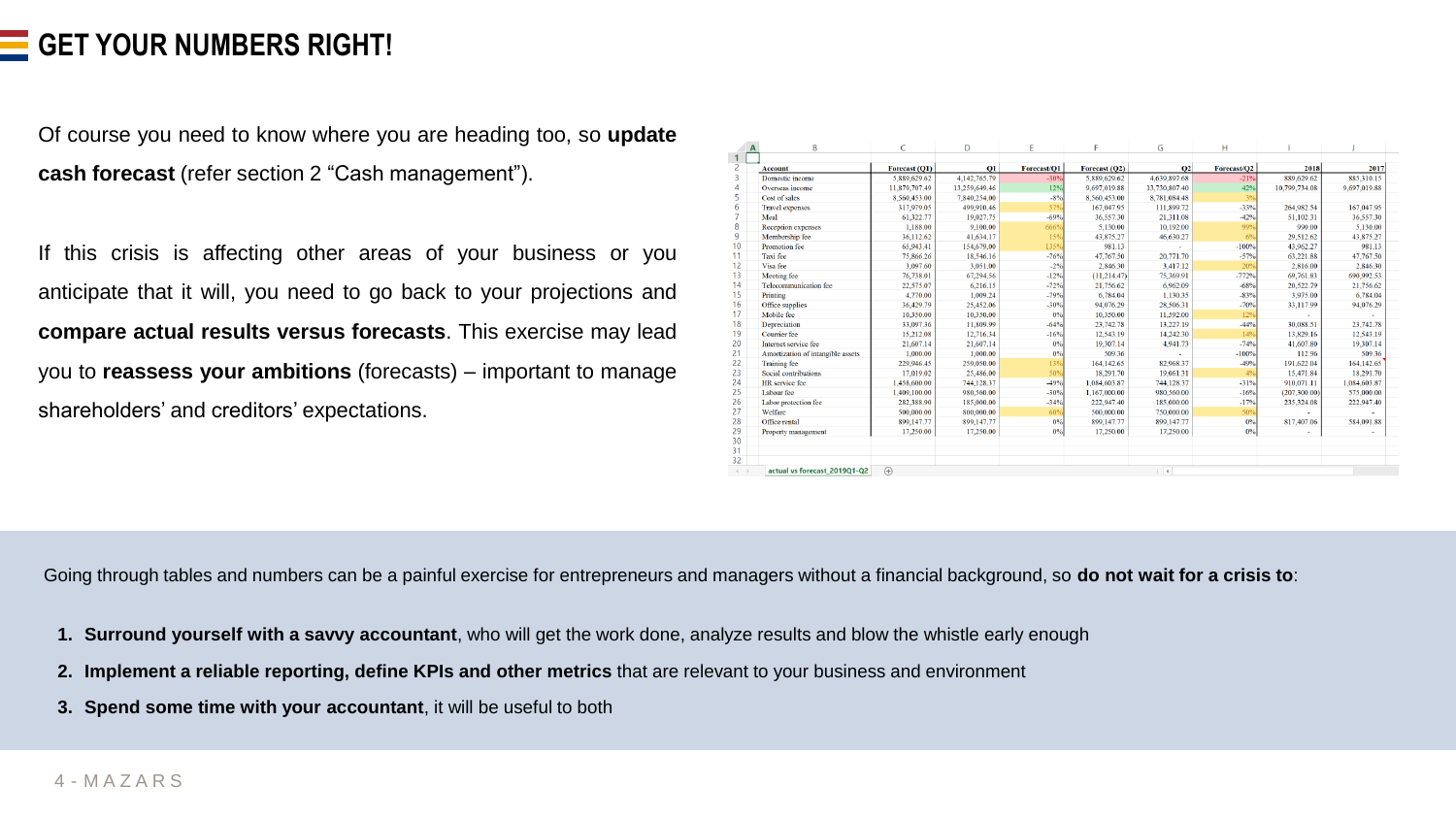

There are a number of metrics you want to keep an eye on in a period of crisis, here are 3 simple ones:

| <b>Metric</b>   | How do I calculate it?                                 | What am I looking for?                                                                                                                                                                                                     |
|-----------------|--------------------------------------------------------|----------------------------------------------------------------------------------------------------------------------------------------------------------------------------------------------------------------------------|
| Working capital | = current assets - current liabilities                 | A result superior to 0 means that the company's current assets<br>(cash, receivables) can cover current liabilities (payables)                                                                                             |
| Current ratio   | $=$ current assets / current liabilities               | Same as working capital but result is a ratio. A ratio equal or greater<br>than 1.0 means that the company's current assets can cover current<br><b>liabilities</b>                                                        |
| Quick ratio     | $=$ (current assets - inventory) / current liabilities | More conservative than the current ratio, as it considers inventory as<br>less liquid than other current assets. A ratio equal or greater than 1.1<br>means the company's most liquid assets can cover current liabilities |

If results from the above tests are positive (and cash is low), you need to concentrate your efforts on:

- Recovering receivables ageing analysis and payment terms analysis will be useful here to target debtors;
- Scheduling settlement of payables here again ageing analysis and payment terms analysis will be useful for you to prioritize payments.

If results from the above tests are negative, your business is facing the risk of defaulting (refer to section 3 "Financing in China").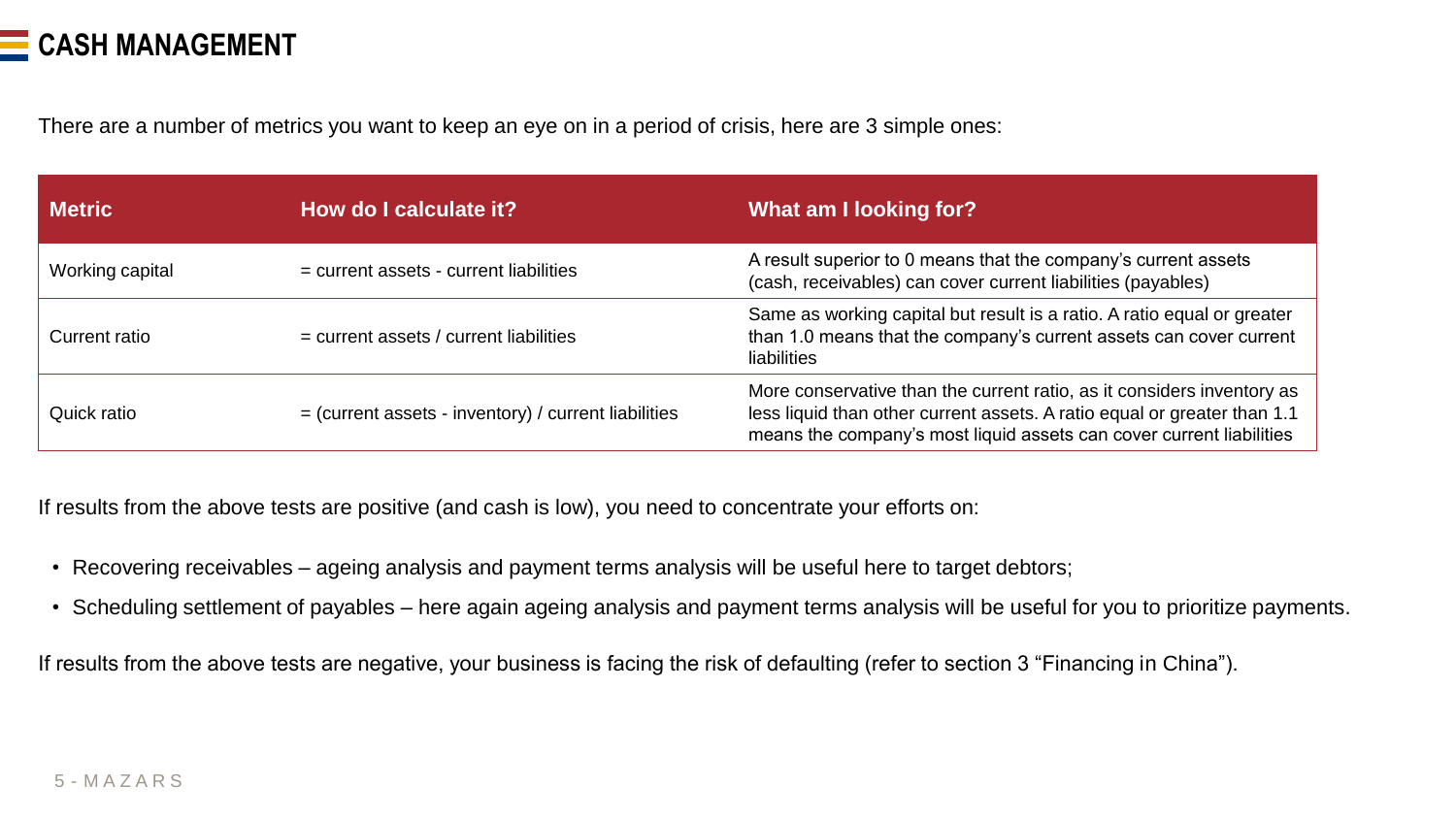

In a normal context, we recommend a SME operating in China to have a **cash forecast of 6 months** minimum to anticipate potential financing needs. When there are tensions on liquidity there is a need for both **short-term and mid-term / long-term visibility**. Short-term visibility to manage the crisis. Long-term to manage the sustainability of the business and plan for the future.

| <b>Short-term forecast</b>                                                                                   |                                                                                            | <b>Long-term forecast</b>                                                                                                                     |                                                                                   |  |  |
|--------------------------------------------------------------------------------------------------------------|--------------------------------------------------------------------------------------------|-----------------------------------------------------------------------------------------------------------------------------------------------|-----------------------------------------------------------------------------------|--|--|
| • Estimate cash requirements<br>• Plan short-term financing<br>• Scheduling payments<br>• Planning purchases |                                                                                            | • Plan long-term financing<br>• Assess availability of investable surplus<br>• Planning capital expenditures<br>• Planning raising of funding |                                                                                   |  |  |
| <b>Advantage</b>                                                                                             | <b>Disadvantage</b>                                                                        | <b>Advantage</b>                                                                                                                              | <b>Disadvantage</b>                                                               |  |  |
| • Good picture of expected cash flows<br>• Essential to manage day-to-day<br>transactions                    | • In the context of a crisis needs to be<br>updated regularly<br>• No long-term visibility | • A must when discussing with<br>shareholders and creditors<br>• Essential for long-term planning                                             | • Not adapted for short-term planning<br>• Not adapted in the context of a crisis |  |  |

Here again, **do not wait for a crisis to**:

- **1. Prepare realizable cash forecasts**, both for short-term and long-term financing.
- **2. Implement internal controls**, to ensure you get early warnings if a shortage looms.
- **3. Implement solid processes**, notably on invoicing and collection.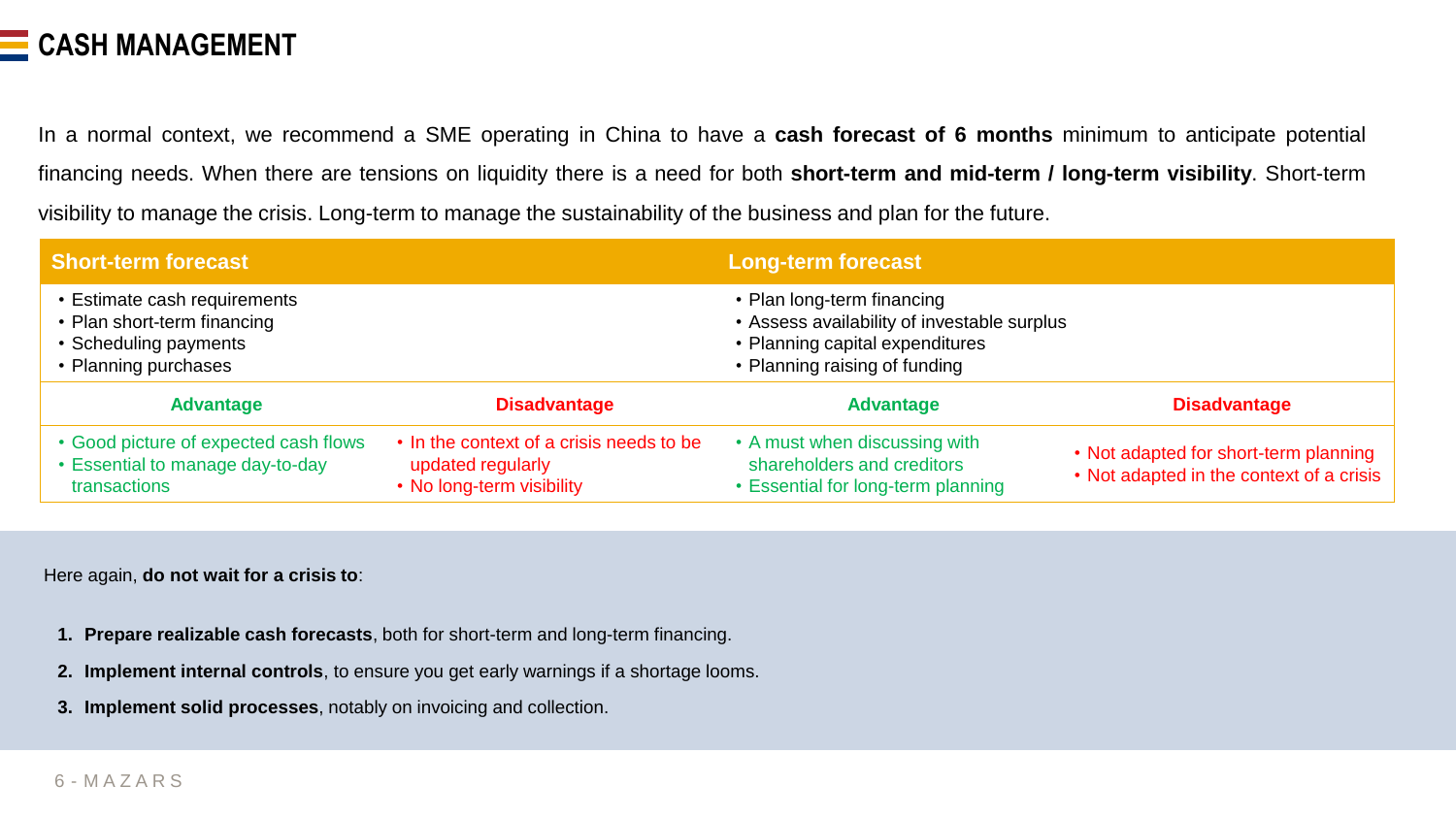

|                                            | <b>Capital increase</b>                                   | <b>Shareholder loan</b>                                           |                                                     |  |  |
|--------------------------------------------|-----------------------------------------------------------|-------------------------------------------------------------------|-----------------------------------------------------|--|--|
| Increase the registered capital            |                                                           | Contract a loan from shareholder                                  |                                                     |  |  |
| <b>Advantage</b>                           | <b>Disadvantage</b>                                       | <b>Advantage</b>                                                  | <b>Disadvantage</b>                                 |  |  |
| • No third-party involved<br>• Non-taxable | • 2-3 months to implement<br>• Funds immobilized in China | • No third-party involved<br>• Funds are not immobilized in China | • Limited<br>• 2-3 months to implement<br>• Taxable |  |  |

The amount a foreign-invested company can contract as a loan from its' shareholder is capped. A company can opt for either of the following measurement:

- 1. Borrowing gap (= total investment registered capital)
- 2. Macro-prudential financing system (risk-weighted approach involving 2 concepts, cap and balance)

The above solutions are most commonly used by foreign-invested SMEs. In both cases you need to **be mindful of the implementation time**. Registrations with the authorities are required before funds can be received. Documents also need to be signed by the shareholder.

Make sure you are **assigning this project intelligently**, to someone familiar with the formalities and who can handle them efficiently.

### 7 - M A Z A R S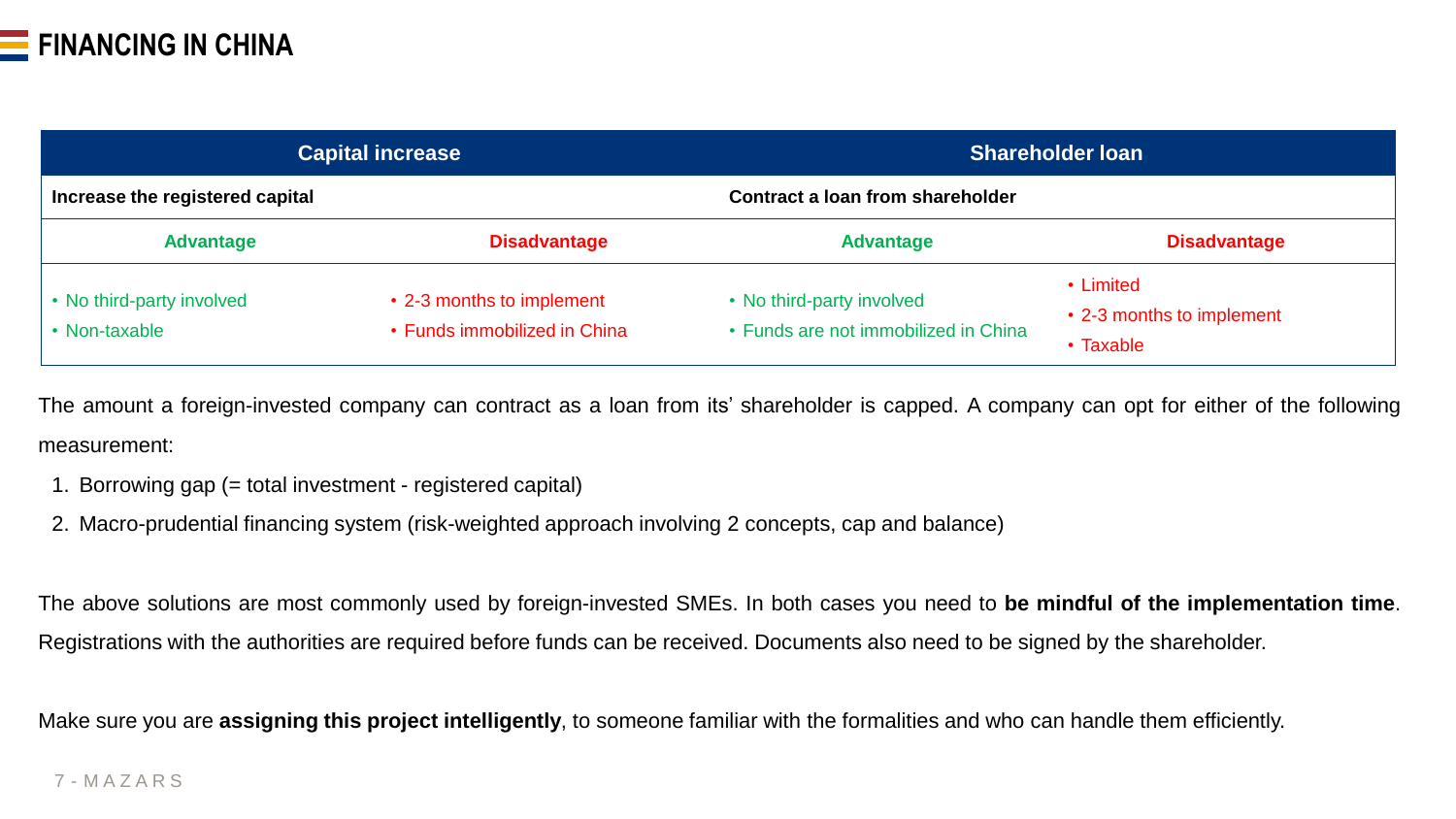|                                                           | <b>Bank loan</b>                                                     | <b>Related-party agreement</b>                            |                                                                              |  |  |
|-----------------------------------------------------------|----------------------------------------------------------------------|-----------------------------------------------------------|------------------------------------------------------------------------------|--|--|
| Contract a loan from a bank in China                      |                                                                      | Charge services rendered to group                         |                                                                              |  |  |
| <b>Advantage</b>                                          | <b>Disadvantage</b>                                                  | <b>Advantage</b>                                          | <b>Disadvantage</b>                                                          |  |  |
| • Quick set up<br>• No registrations / approvals required | • Finding a willing bank<br>• Conditions (interest rate, guarantees) | • Quick set up<br>• No registrations / approvals required | • Substance of transaction<br>• Taxable<br>• Transfer pricing considerations |  |  |

Related-party transactions are of course permissible, but there needs to be **substance to the services rendered**. Banks are receiving clear instructions from the State Administration of Foreign Exchange (SAFE) to look out for such transactions that are purely for financing purposes and do not actually have substance. The bank will require the service agreement and invoices. In case of doubt additional documents may be requested or the bank may simply refuse the funds (returned to payer).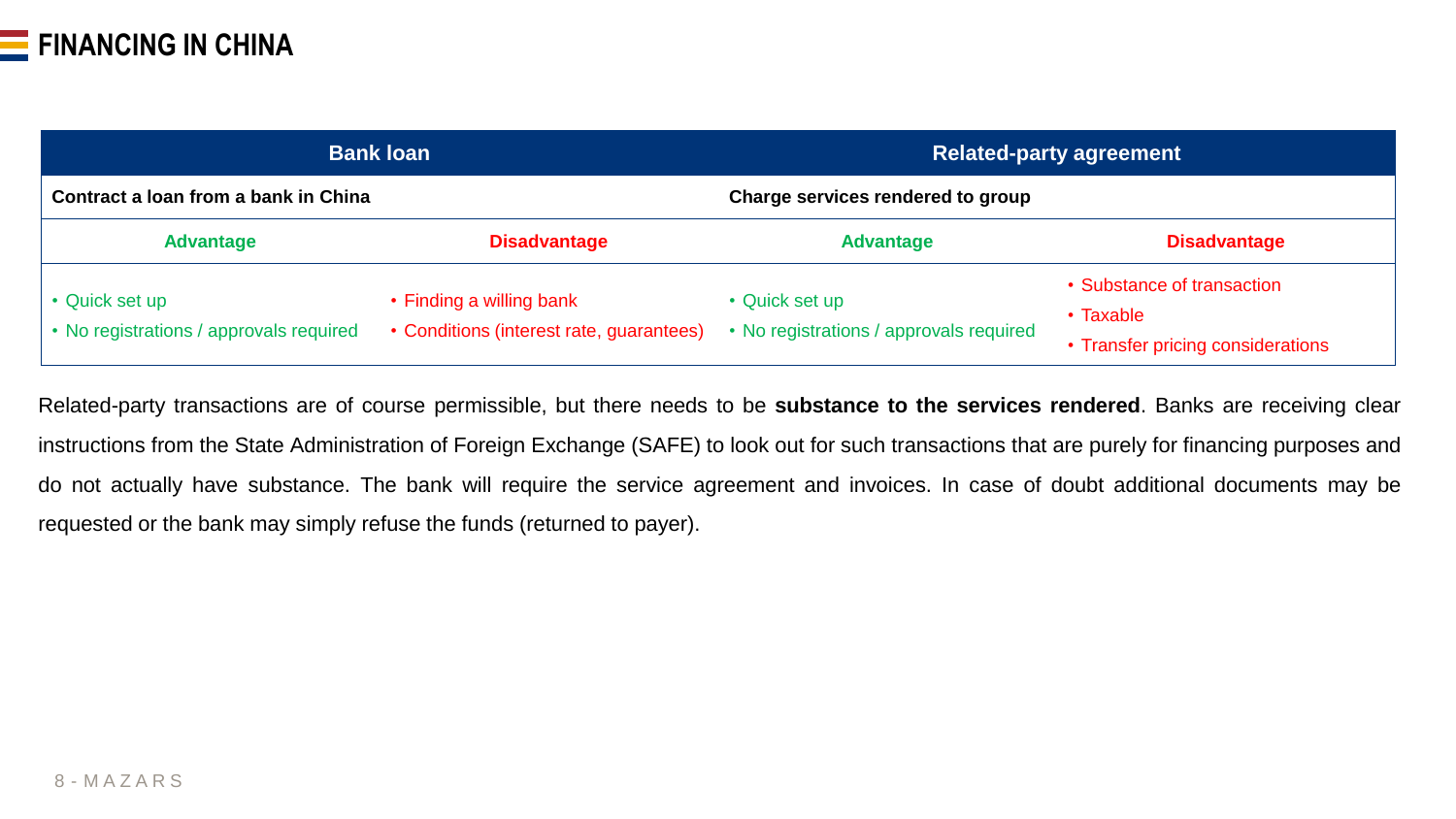